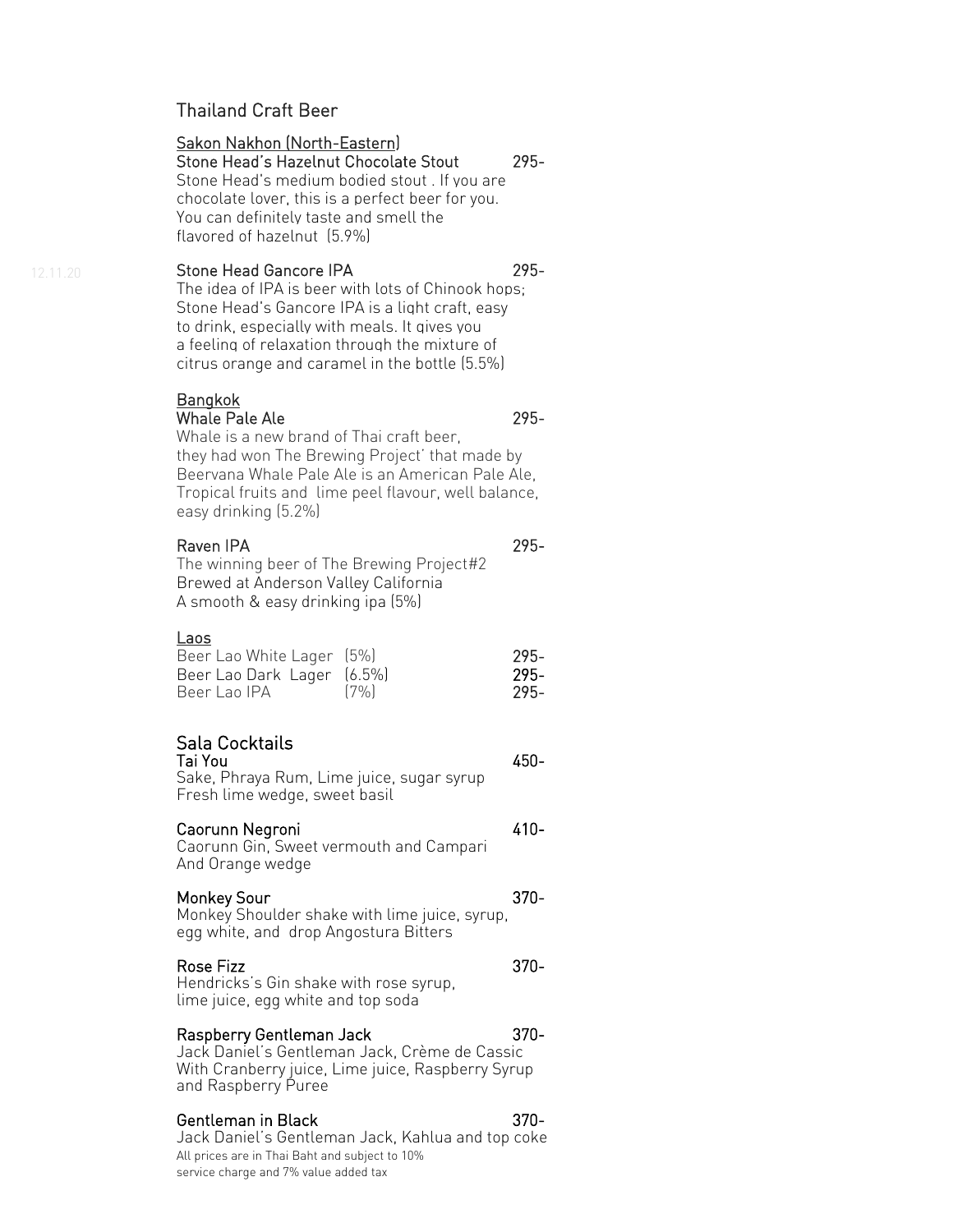# All prices are in Thai Baht and subject to 10% service charge and 7% value added tax

Mint muddled with sugar, topped with

White Rum and soda water

### Classic Daiquiri or Frozen Daiquiri 300- / 330- Gold Rum, fresh fruit puree, fruit Liqueur, lemon juice and sugar syrup

# Classic Margaritas or Frozen Margaritas 300- /330-

Pepe Lopez Silver, Triple Sec and lime juice

Bangkok Sour 330-Mekhong Thai Whisky, Cointreau, Lime Juice, Pineapple juice and grenadine

Classic Mojito 300-

Mekhong Thai whisky and Triple Sec served over crushed ice, garnished with fresh mango

# Orange juice, apple juice and chopped mix fruit on top

lime juice topped with soda My Mai Tai 330-

Gold Rum, Dark Rum, Blue Curacao, Lime juice with fruit punch

Sangria (White or Red) 330-White wine or red wine, Napoleon VSOP,

# Chao Phraya Gin Fizz 330- Bombay Sapphire with kaffir Lime and fresh lemon,

& strawberry puree and a squeeze of fresh lime,

# Raspberry Splash 330- Finlandia Vodka with raspberry purée

Lime juice and topped with Pineapple juice

River Breeze 330-Dark Rum, Orange Curacao, Orange juice,

and lime juice topped with fruit punch

# The Rooftop Punch 330-Gold Rum, Dark Rum, Triple Sec, Banana Liquor

Arun Summer 330-

Mango Juice, Pineapple Juice and Passion fruit

Phraya Passion 330- Phraya rum, Triple sec, Passion fruit, Lime juice

Sugar syrup and brown sugar

5 white spirits shaken, topped with Cola and squeeze of green lime

Pepe Lopez Silver, Napoleon VSOP, Lychee, red grenadine, sweet and sour

Sala Sunset 330-

### The River and the state of the S30-Finlandia Vodka, Peach Schnapps, Blue Curacao,

Long Island Iced Tea 350-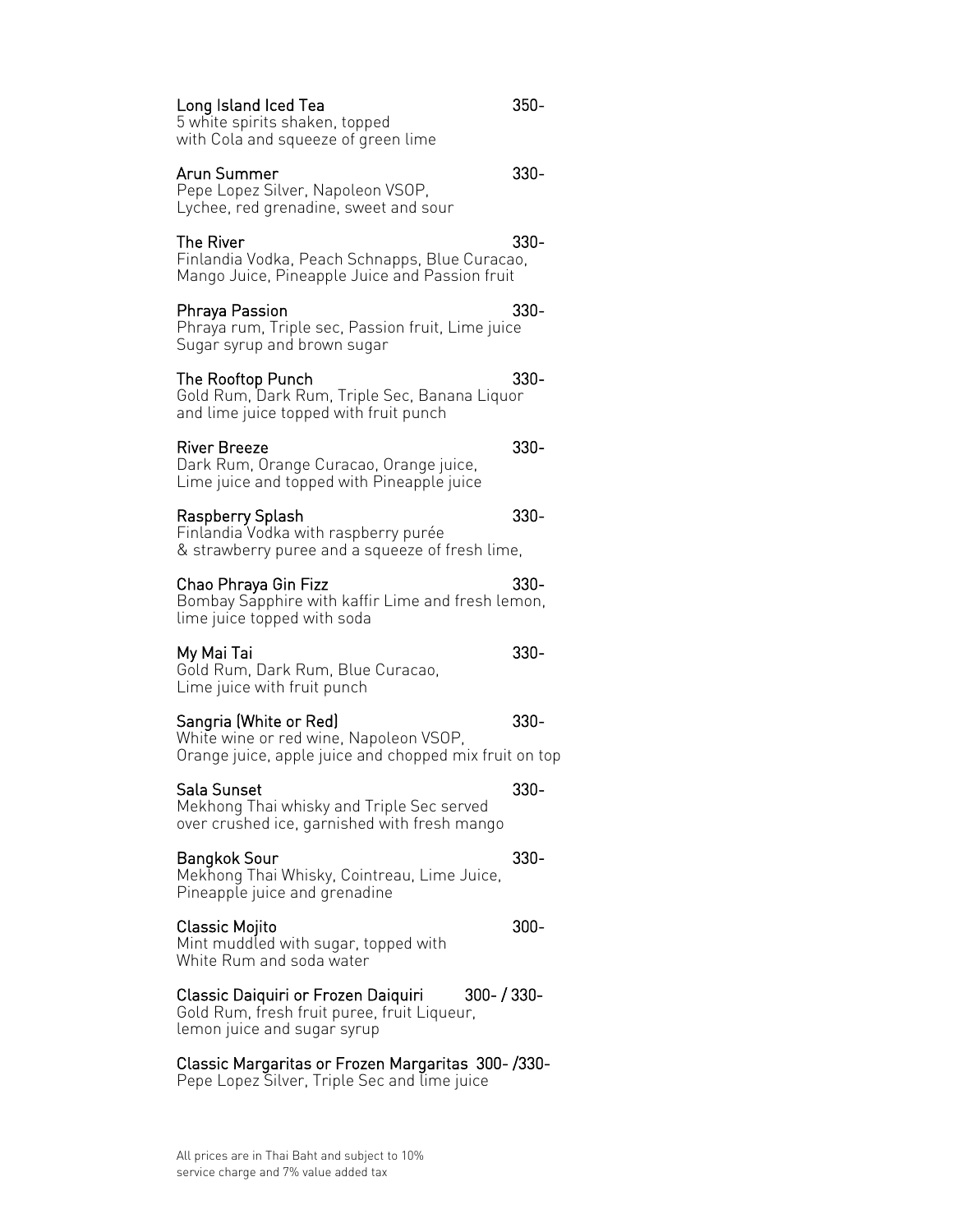## Lychee and Lemongrass Martini 320-

Finlandia Vodka, Triple Sec and lychee juice shaken with local lemongrass syrup and a squeeze of lime, served up with a lychee

# Watermelon Martini 330-

Finlandia Vodka, Midori, Fresh watermelon and sweet & sour

## Classic Element 330-

Phraya Rum, sweet vermouth, Aromatic bitter Triple sec, Homemade grenadine, Sunkist zest

## $\overline{a}$ Whisky

| Mekhong Thai<br>John Jameson<br>JW Red Label<br>Chivas Regal 12 Yrs<br>JW Black Label<br>Monkey Shoulder<br>Glenfiddich 12 Yrs<br>Macallan 12 Yrs<br>Glenfiddich 18 Yrs | $220 -$<br>220-<br>220-<br>290-<br>290-<br>290-<br>420-<br>650-<br>850- |
|-------------------------------------------------------------------------------------------------------------------------------------------------------------------------|-------------------------------------------------------------------------|
| Bourbon<br>Jim Beam<br>Jack Daniel's<br>Jack Honey<br>Gentleman Jack                                                                                                    | 250-<br>250-<br>290-<br>290-                                            |
| Brandy<br>Hennessy (V.S.O.P.)<br>Hennessy (X.O.)<br>Remy Martin (V.S.O.P)<br>Remy Martin (X.O.)                                                                         | 380-<br>950-<br>380-<br>950-                                            |
| Aperitifs and Bitter<br>Pernod<br>Ricard<br>Fernet Blanca<br>Campari                                                                                                    | $200 -$<br>$200 -$<br>380-<br>$200 -$                                   |
| Vermouth<br>Martini Blanco<br>Martini Rosso<br>Martini Dry                                                                                                              | $200 -$<br>200-<br>200-                                                 |
| Rum<br>Bacardi White<br>Bacardi Gold<br>Bacardi Dark<br>Phraya Rum<br>Dictador Solera 12 Yrs                                                                            | $220 -$<br>220-<br>250-<br>290-<br>320-                                 |
| Vodka<br>Finladia Vodka<br>Finladia Cranberry<br>Grey Goose                                                                                                             | $250 -$<br>250-<br>350-                                                 |

All prices are in Thai Baht and subject to 10% service charge and 7% value added tax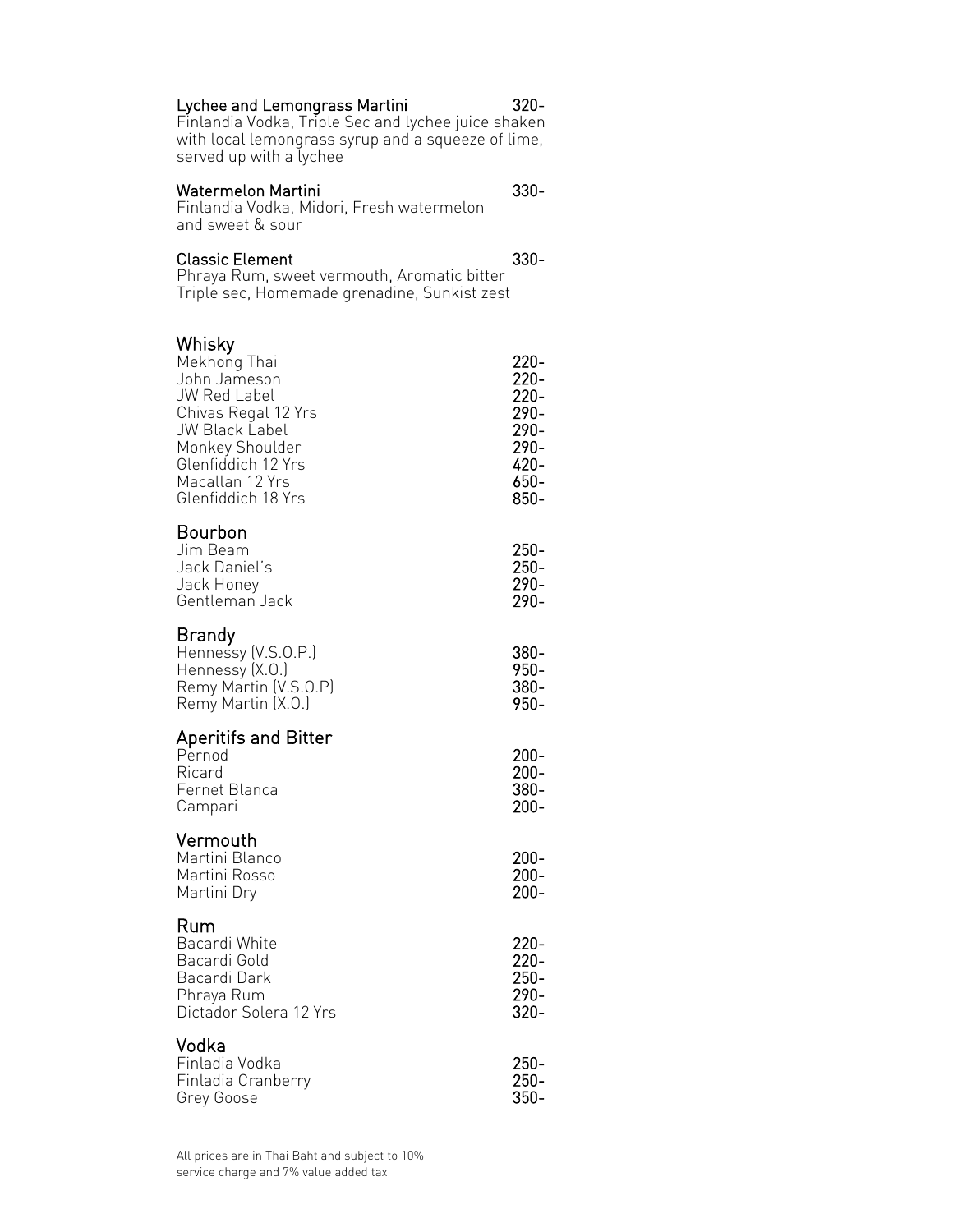| Gin<br>Bombay Sapphire<br>Hendrick's<br>Caorunn Gin<br>Roku Gin                                                                       | 290-<br>$350 -$<br>$350 -$<br>$350 -$                                   |
|---------------------------------------------------------------------------------------------------------------------------------------|-------------------------------------------------------------------------|
| Tequila<br>Pepe Lopez Silver<br>El Jimador Reposado<br>KHA Day of Death                                                               | $220 -$<br>$250 -$<br>$350 -$                                           |
| Liqueurs<br>Sambuca<br>Limoncello<br>Cherry Brandy<br>Amaretto<br>Kahlua<br>Bailey's Cream<br>Cherry Heering<br>Malibu<br>Midori      | 220-<br>220-<br>220-<br>220-<br>$220 -$<br>220-<br>220-<br>220-<br>250- |
| Local Beer<br><b>Chang Classic</b> Lager beer (Thailand) (5%)<br>Singha original Thai beer (5%)<br>Heineken Lager beer (Holland) (5%) | $220 -$<br>$220 -$<br>220-                                              |
| Sala Mocktails<br>Virgin Mojitos<br>Mint muddled with Brown sugar, topped<br>with ginger ale                                          | 230-                                                                    |
| Sai Naam<br>Orange juice, Pineapple juice, Lime juice,<br>sugar Syrup and Blue Hawaii Syrup                                           |                                                                         |
| Sun Light<br>Cranberry Juice, Orange juice, Lime juice<br>and sugar syrup on top sprite                                               |                                                                         |
| Energizer<br>Apple Juice, Fresh Ginger Juice,<br>Lime Juice, Honey and Cinnamon                                                       |                                                                         |
| Sodas<br>Strawberry & Passion Soda<br>Raspberry & Passion Soda<br>Lime Soda                                                           | $210 -$                                                                 |
| Smoothies<br>Sala Delight<br>Green Apple, Orange juice, Lychee,<br>Apple juice and honey                                              | 230-                                                                    |

## Very Very Berry

Strawberry ,Raspberry and Cranberry juice With honey, sugar syrup and Fresh Mint

All prices are in Thai Baht and subject to 10% service charge and 7% value added tax